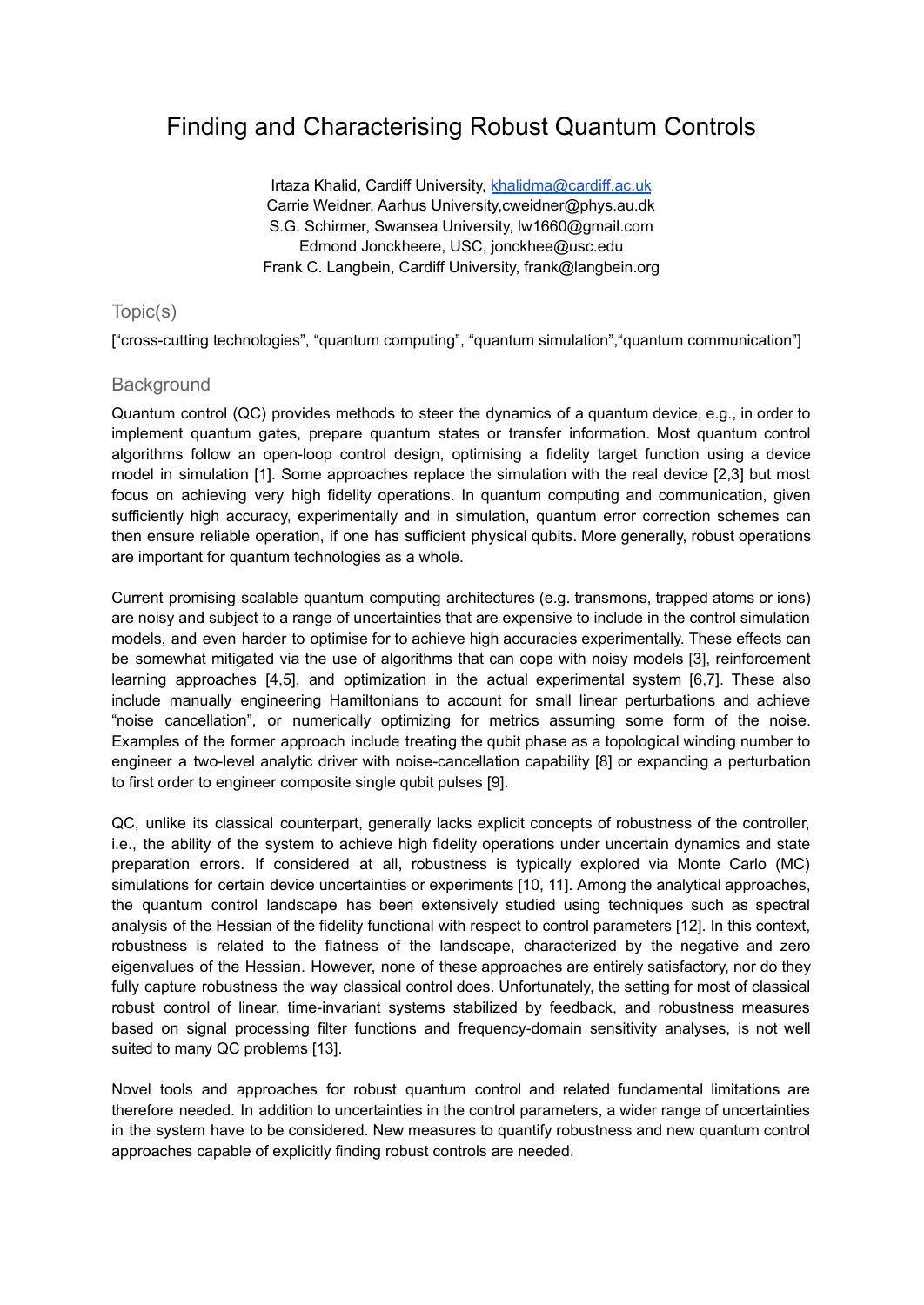#### **Presentation**

We present results of our recent efforts in addressing these questions. A new robustness measure that combines fidelity and its variance under uncertain system dynamics and initial state preparation error, based on the Wasserstein distance [14], is introduced. It is used to assess the robustness of controllers computed with different algorithms, including gradient-based control algorithms, designed for optimising ideal, perfectly known system dynamics, and reinforcement learning approaches that aim to optimise system dynamics without any prior knowledge of the system. Exploiting the degree of freedom afforded by the existence of many optima in the QC problems, we explore the control space to identify a large number of candidate solutions, which are then assessed with regard to robustness properties. The approach can be applied to a wide range of QC problems, including dynamic open loop control, but we specifically apply it to study information transfer in spin-1/2 rings and chains



Fig. 1: Wasserstein robustness measure for a 5 spin chain for controlled transfer from spin 1 to 3. We compare controllers found with reinforcement learning at different training noises otrain using proximal policy optimization (PPO) at various Hamiltonian uncertainty strengths and also controllers found using L-BFGS without any added noise. The average robustness for 100 controllers for increasing MC simulation noise o from 0 to 0.1 in steps of 0.01 is shown.

subject to energy-landscape control. While such systems are in general not (fully) controllable, previous work has shown that solutions can nevertheless be found easily [15]. Moreover, such controls can be mathematically modelled as feedback control laws that do not only show similar robustness properties relative to conventional direct feedback systems but exhibit these at optimal performance (globally maximal fidelity) of the operation [16].

To measure robustness, we consider various sources of errors, especially uncertainties modelled by structured perturbations  $\delta S$  to the Hamiltonian where  $\delta$  is the strength and S the structure that indicates the parameters of the Hamiltonian affected by the perturbation [17]. The uncertainty is described by two probability distributions for  $\delta$  and S. Specifically, we use a simple noise model structure  $S$ , where the local potential and nearest neighbour couplings in the Hamiltonian are all equally uncertain. δ is given by a Gaussian  $N(0, \sigma^2)$ . MC simulations (or experiments) generate a probability distribution  $P^-_{\delta,S}(f)$  for the fidelity  $f.$  Based on ideas from probabilistic optimal transport, we propose a robustness measure, the (first-order) Wasserstein distance between  $P_{\delta,S}(f)$  and the perfectly robust distribution, a Dirac delta function at  $f = 1$ . It measures, both, fidelity and variance under uncertainty, and imposes a metric on the controller space. Robustness of a controller is computed purely statistically using synthetic MC sampling of the Hamiltonian space according to the distributions for  $\delta$  and  $S$ .

We consider the control problem in the single excitation subspace of spin chains and rings to evaluate the viability of the robustness metric. Results indicate the utility of our robustness measure and consistency with other easily computable measures like worst-case fidelity, standard deviation, above x-fidelity-threshold percentage. We further study the robustness of controllers found under various noise levels with L-BFGS and reinforcement learning. Fig. 1 shows that while L-BFGS finds high accuracy controllers under perfect, no-noise conditions, our work indicates that these are not very robust, as their fidelity and robustness quickly drop as noise is added. Controllers found with RL are comparably more robust as noise increases and it seems that there is an optimal noise level at which